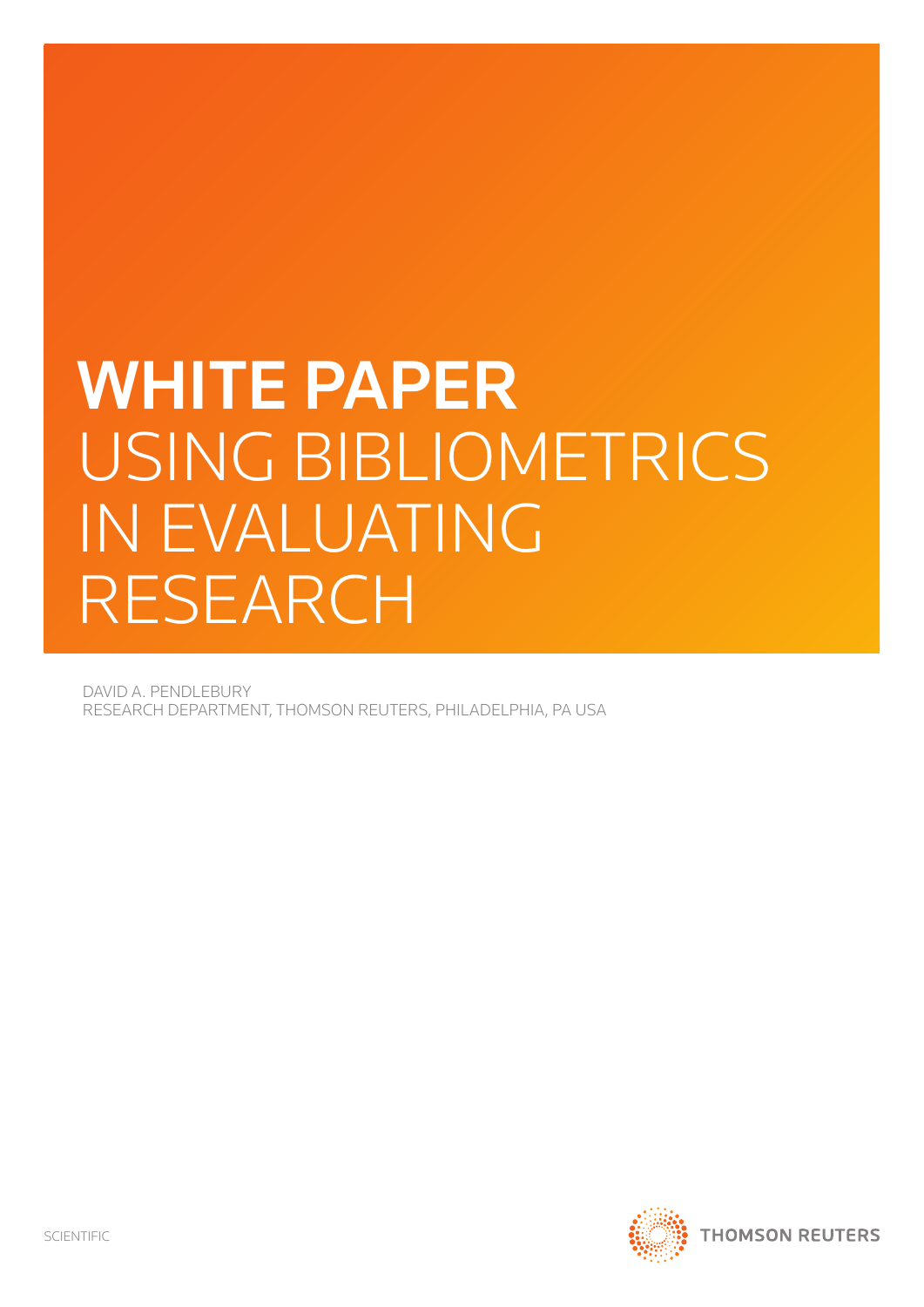# INTRODUCTION: THE MAIN TOOL OF SCIENCE

Counting, measuring, comparing quantities, analyzing measurements: quantitative analysis, as Lord Kelvin's famous observation suggests, is perhaps the main tool of science. In this century, the volume of scientific research measuring to "know something"—and recording and communicating that knowledge through publications, has itself become enormous and complex. Science research is now such a large enterprise and the substance of scientific research is so complex and specialized that personal knowledge and experience are no longer sufficient tools for understanding trends or for making decisions.

"If you can measure that of which you speak, and can express it by a number, you know SOMETHING OF YOUR subject; but if you cannot measure it, your knowledge is meager and unsatisfactory."

William Thomson, Lord Kelvin

Yet, the need to be selective, to highlight significant or promising areas of research, and to manage better investments in science is only increasing. Around the world, the purses of government, industry, education and philanthropy have not grown as fast as science. Those in universities, government offices and labs, and boardrooms face pressing questions about what should be supported and what should not, or which research projects and researchers should receive more support than others.

Achievements in industry can often be tracked directly by counting patents and measuring, in terms of sales revenues, the commercial success of discoveries as they move from the laboratory to the marketplace. However, the achievements and trends in science are not so easily counted. And so, until relatively recently, peer review has been the main route by which science policymakers and research funders have coped with decisions on what course to set for science.

However, the ever-increasing size and specialized nature of research today makes it difficult for a small group of experts to evaluate fully and fairly the bewildering array of research, both that accomplished and that proposed. A library faced with collection decisions, a foundation making funding choices, or a government office weighing national research needs must rely on expert analysis of scientific research performance.

Peer review still represents the standard approach to research evaluation and decisions about allocating resources for science. Experts reviewing the work of

their colleagues should rightly be the basis of research evaluation. However, it should be one of several approaches to making decisions. For the inevitable bias in peer review, whether intentional or inadvertent, is widely recognized as a confounding factor in efforts to judge the quality of research.

#### **BIBLIOMETRICS**

One such approach is bibliometrics (sometimes called scientometrics). Bibliometrics turns the main tool of science, quantitative analysis, on itself. At its most fundamental, this approach to research evaluation is simply counting. The complexity is in the analysis and use of the numbers, for the statistics obtained can be understood as indicators of achievement or lack thereof.

Quantitative evaluation of publication and citation data is now used in almost all nations around the globe with a sizeable science enterprise. Bibliometrics is used in research performance evaluation, especially in university and government labs, and also by policymakers, research directors and administrators, information specialists and librarians, and researchers themselves.

# The Development of Publication and Citation Analysis

 **. . . . . . . . . . . . . . . . . . . . . . . . . . . . . . . . . . . . . . . . . . . . . . . . . . . . . . . . . . . . . . . . . . . . . . . . . . . . . . . . . . . . . . . . . . . . . . . . . . . . . . . . . . . . . . . . . . . . . . .**

There are, of course, many activities and outcomes of research that can be counted. Perhaps the most basic and common is number of publications, which may be used as a measure of output. Citations, the references researchers append to their papers to show explicitly earlier work on which they have depended to conduct their own investigations, shows how others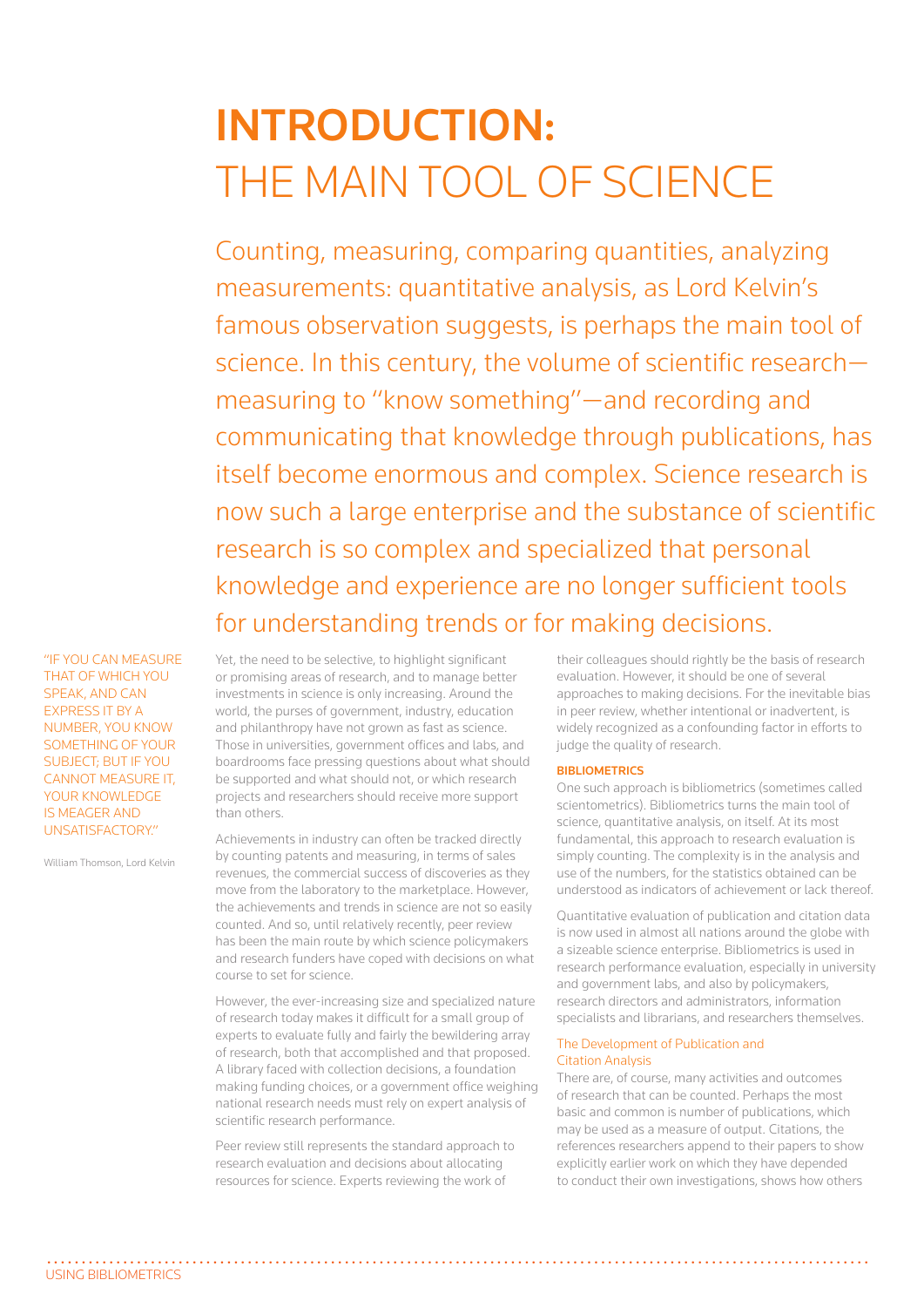use a work in subsequent research. Tracking citations and understanding their trends in context is a key to evaluating the impact and influence of research.

A citation index for science was first described in 1955 by Eugene Garfield, the founder and chairman emeritus of what was then ISI, in the journal *Science*. He realized his vision a few years later with the production of the 1961 *Science Citation Index®*.

The original and continuing main purpose of Garfield's citation database is improved or expanded information retrieval. By recording not only bibliographic information on the journal articles covered but also the cited references in these journal articles, Dr. Garfield offered researchers a way to find articles relevant to their work that they would not otherwise turn up by searching author names, title words, or subject headings alone.

The operating principle of a citation index is this: If a researcher knows of a publication important to his or her work, a citation index would allow the researcher to identify journal articles published subsequent to that work that cited it. On the assumption that the citing journal article is related in some way to the substance of the cited work, the user of the citation index may, as it were, search forward in time to uncover studies of interest potentially profitable for the researcher's work.

It did not escape Garfield's notice that such a database could serve other purposes as well, such as monitoring and analyzing the structure and growth of science. Others, too, saw this possibility. Among them are the historian of science Derek J. de Solla Price, author of the 1963 classic *Little Science, Big Science*, and the sociologists of science Robert K. Merton, Jonathan and Stephen Cole, Warren Hagstrom, and Diana Crane. Francis Narin of CHI Research in the United States was also an early proponent and pioneer in using ISI publication and citation data to analyze science, particularly through his influential *Evaluative Bibliometrics* of 1976.

The combination of an ever-growing corpus of publication and citation data compiled by ISI over the 1960s and 1970s and the simultaneous increase in computing power and software applications, especially those developed in the 1980s and 1990s, has made bibliometrics a practical and even cost-effective pursuit.

# Bibliometrics and Peer Judgment: A Two-Pronged Approach

Never in its long history has ISI, now Thomson Reuters, advocated that bibliometrics supercede or replace peer judgements. Rather, publication and citation analysis is meant to be a supplement to peer review. The two together—peer review and quantitative analysis of research—better inform evaluation and decisions. For quantitative analysis offers certain advantages in gathering the objective information necessary to decision-making:

Quantitative analysis of research is global in perspective, a "top-down" review that puts the work in context, complementing the local perspective of peer review. Quantitative research analysis provides data on all activity in an area, summaries of these data, and a comprehensive perspective on activity and achievements.

Weighted quantitative measures, such as papers per researcher or citations per paper, remove characteristics, such as the place of production, or past reputation, that color human perceptions of quality.

For example, when we think of "the best," it is hard not to think automatically of the biggest producers, such as individuals, labs, and universities; but those locations might not be the source of the most important work. Likewise, quantitative research analysis indicates current top performers, thus balancing human perceptions of reputation.

# The Growing Use of Bibliometrics

For these reasons and others, nations with significant science enterprises have embraced bibliometrics. Today, bibliometrics programs with large teams of analysts are firmly established in many nations, and these groups issue bibliometric reports, often called science indicators studies, at regular intervals.

A few such groups are the National Science Foundation (United States); the European Commission; and Japan's National Institute for Informatics (NII), National Institute for Science and Technology Policy (NISTEP), and Ministry of Economy, Trade and Industry (METI). Other nations with active bibliometrics groups include Australia, Belgium, Brazil, Chile, China, Finland, France, Germany, Israel, Italy, The Netherlands, Norway, Portugal, South Africa, South Korea, Spain, Sweden, Switzerland, and Taiwan. In almost all cases, the publication and citation data of Thomson Reuters form the basis of their bibliometric analyses.

# Ten Rules for Using Publication and Citation Analysis

In light of science's ever-growing complexity and the challenge of rationing limited resources, government policymakers, managers, and others turn to quantitative analysis of research to help make their task easier.

However, employing quantitative indicators of research performance adds an extra burden to decision-makers: they must strive to define clearly the data they need and work to understand the significance of the analyses. This extra effort is necessary and worthwhile, both for the greater understanding and practical help the data offer, as well as for the beneficial effect of the data: adding fairness to evaluation and helping to prevent abuses that may arise from small-scale, closed peer review.

It is important to understand what quantitative research analysis offers evaluators and decision makers—and what it cannot possibly deliver. For these techniques or tools can never be a substitute for human judgment. It is important that measurement and judgment be used in tandem, and that the quantitative tools are used appropriately.

Numbers alone can be dangerous because they have the appearance of being authoritative. In the face of statistics, many discussions stop. And that is unfortunate: numbers instead should fuel discussions and help illuminate features in the research landscape that might otherwise be overlooked. And when the purpose of pursuing quantitative analysis of research is for "window dressing" or to prove to policymakers, administrators, or funding agencies something decided

 **. . . . . . . . . . . . . . . . . . . . . . . . . . . . . . . . . . . . . . . . . . . . . . . . . . . . . . . . . . . . . . . . . . . . . . . . . . . . . . . . . . . . . . . . . . . . . . . . . . . . . . . . . . . . . . . . . . . . . . .**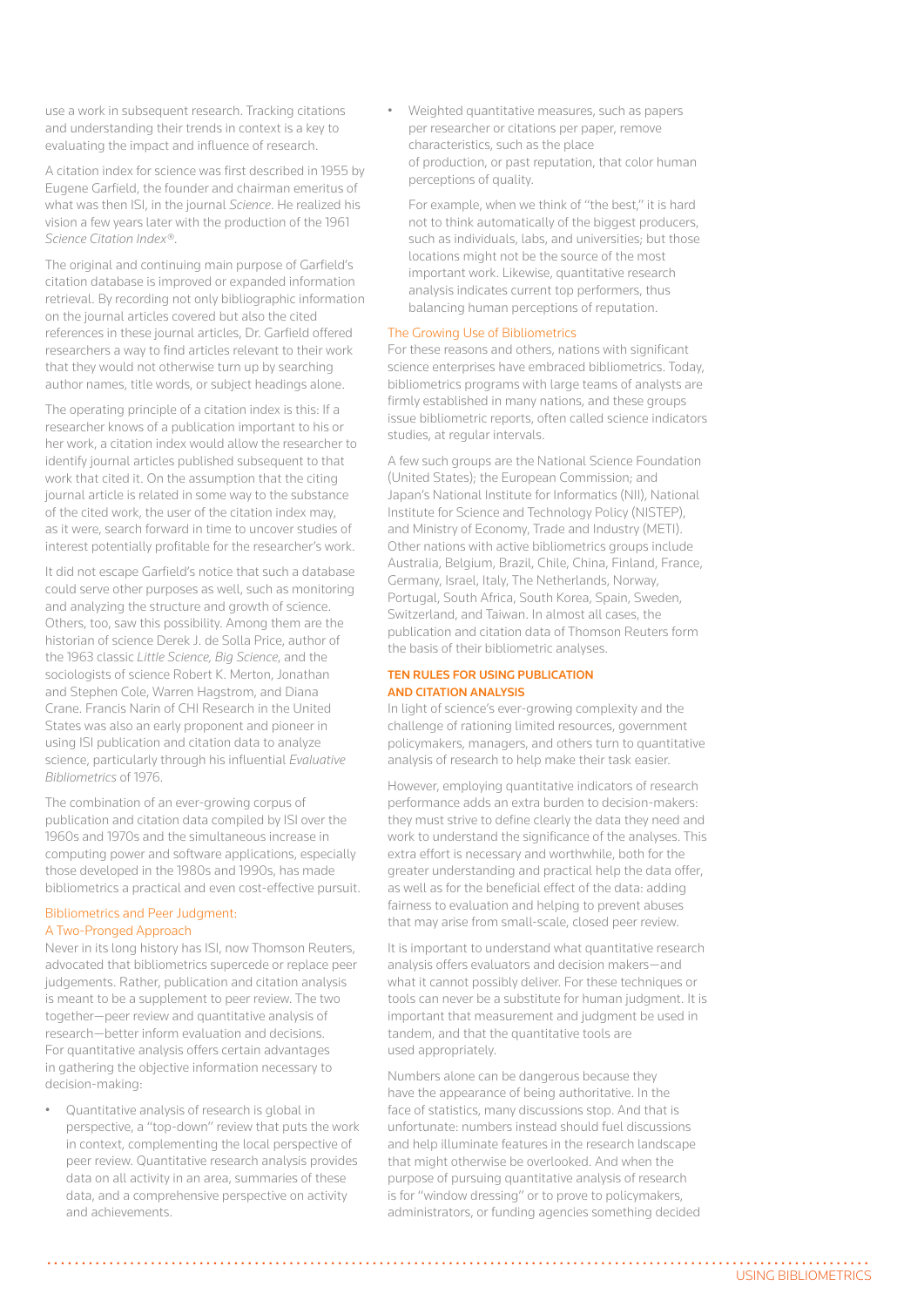upon even before the data are collected and analyzed, such effort works against the true goal of the analysis.

To that end, Thomson Reuters offers some practical advice on how to approach and evaluate research performance using quantitative indicators, such as those we and others make available.

Ten practical rules—a kind of checklist—may prove helpful to those faced with a need to analyze research performance using publication and citation data. Although neither canonical nor exhaustive, these are useful rules of thumb.

# 1) Consider whether available data can address question.

Before even beginning an analysis, ask if the data available are sufficient to analyze the research under review. A general observation: The more basic the research and the larger the dataset, the more likely that the analysis will be reliable at face value. This implies, of course, that the more applied the research and the smaller the dataset, the more likely the picture obtained will be partial, contain artifacts, and therefore possibly lead to misinterpretation.

#### 2) Choose publication types, field definitions, and years of data.

These three technical details are critical in defining what body of research is to be analyzed.

**Publication types.** The standard practice is to use journal items that have been coded as regular discovery accounts, brief communications (notes), and review articles—in other words, those types of papers that contain substantive scientific information.

Traditionally left to the side are meeting abstracts (generally not much cited), letters to the editor (often expressions of opinion), and correction notices.

**Field definitions.** Categorization is always a difficult problem. While a researcher may consider himself or herself to be an immunologist, a theoretical physicist, or a soil scientist, the papers may appear in journals not typically assigned to the self-described field. This becomes an issue when one wishes to use relative measures—to compare their work and citation averages with those of their field. The reality is that no one and nobody's work fits perfectly into a single category. In fact, each researcher publication list is a unique record.

**Time frame.** Finally, one must decide which years of publications and of citations to use. These do not have to be the same. For example, one might want to review the last 10 years of papers but only the last five years of citations to these papers. At other times, the publication and citation window might be identical and overlapping.

Generally, when citations are to be used to gauge research impact, Thomson Reuters recommends at least five years of publications and citations, since citations take some time to accrue to papers. In the fastest moving fields, such as molecular biology and genetics, this might take 18 months to two years, whereas in others, such as physiology or analytical chemistry, the time lag in citations might be, on average, three, four, or even five years.

# 3) Decide on whole or fractional counting.

It is important to decide which approach, whole or fractional counting of output, best serves the evaluation purposes.

This would seem a simple task were it not for the difficulty of determining authorship and institutional sponsorship. Multi-authored publications, increasingly the norm in science, raise an important technical question for those trying to understand productivity and influence.

Researchers rarely distinguish who is responsible for how much of the work is reported. Often no lead author is indicated, and when one is, in some fields the first name listed is traditionally the lead, but in other fields it is the last name listed. Even when a lead author is indicated, there is never a quantitative accounting of credit. In effect, the presentation suggests that all are equal in their authorship and contributions, although this cannot be possible. Level and nature of contributions vary and in some cases there is honorary authorship.

Without a way to identify contribution, should each author or institution listed on a paper receive whole or a fractional—a proportionate—share of the paper and, for that matter, the citations that it attracts?

Consider a paper by three scientists at three different universities that has been cited 30 times. Should each receive credit for one-third of the paper and, say, 10 citations (one-third of the citations)? Or should each receive a whole publication count and credit for all 30 citations? Another possibility would be to use fractional publication counts but whole citation counts. Measuring this way, each researcher or university would receive credit for one-third of the paper but also for all 30 citations.

On the belief that anyone appearing as an author should be able to explain and fully defend the contents of the paper, Thomson Reuters almost always uses whole publication and citation counts. But career concerns and the simple approach of using the length of one's list of publications as a measure of achievement has brought about much unwarranted authorship. Two fields, in particular, may demand fractional counting: high-energy physics and large-scale clinical trials. These fields produce papers listing hundreds of authors and almost as many institutions. Faced with such papers, one must ask if these reports are really attributable to any scientists or any institutions.

Thomson Reuters records all authors and addresses listed on a paper, so these papers can be attributed to all producers. This is not always the case with other databases, many of which provide only the first name listed or reprint author and his or her address. Thomson Reuters' comprehensive indexing of authors and institutions is one reason why the citation database is the preferred source for bibliometric analyses (the others are its multidisciplinary coverage and, of course, citations, which can be used as measures of influence and impact).

# 4) Judge whether data require editing to remove artifacts.

 **. . . . . . . . . . . . . . . . . . . . . . . . . . . . . . . . . . . . . . . . . . . . . . . . . . . . . . . . . . . . . . . . . . . . . . . . . . . . . . . . . . . . . . . . . . . . . . . . . . . . . . . . . . . . . . . . . . . . . . .**

*Artifacts* are aspects of the data that may confound the analysis or mislead the analyst. For example, in a small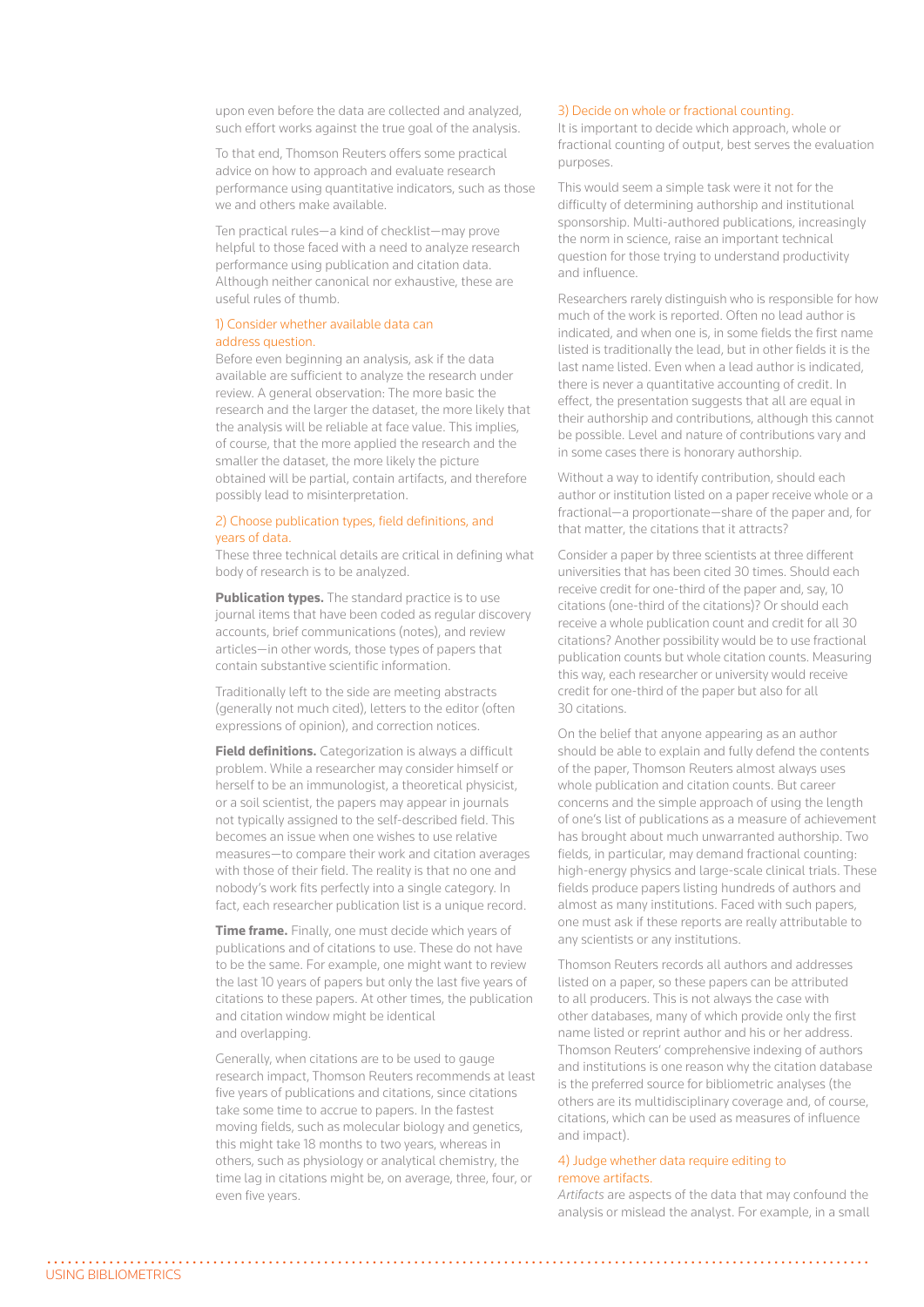to medium-sized dataset, the inclusion of papers with hundreds of author names or institutional addresses, counted whole, can have this effect. A very basic kind of artifact — variation — is extremely important and requires careful editing.

**Artifacts of variation.** The various ways a name might appear can also confound the analysis. For example, authors are not uniform in how they list their own institution, so institution names often appear in varying forms. Likewise, author names can appear in varying forms: on some papers, the name might be listed as PENDLEBURY D, on others, as PENDLEBURY DA, with the effect of seeming to be two different people. Conversely, the papers of many different people who share the same name form (such as SUZUKI T or LEE K), could be lumped together as if representing the work of one author.

To remove the artifacts, each paper must be manually reviewed to determine correct authorship and unify variant designations under one, preferred name. This is dreary but important work. Thomson Reuters records the institutional name as the one given on the original paper, but the variant designations are unified so that the statistics for an institution appear under one, preferred name.

**Other possible artifacts.** Three common objections to the use of citation counts in evaluating research have to do with possible artifacts in the data: negative citations, the "over citation" of review articles and methods papers, and self-citation or citation circles. Although all could be a conflating factor in very small datasets, generally these concerns have not been shown to significantly distort citation counts.

1) Negative citations are few in number. They are rare events, statistically speaking. Scientists typically cite for neutral or positive reasons—to note earlier work or to agree with and build upon it. Assessing whether a citation is positive or negative requires a careful, informed reading of the original paper, and this obviously cannot be attempted with more than a few hundred papers at the most.

Of several articles published in which this sort of analysis was attempted, always dealing with a sample of papers in a single field that could be controlled by the analyst, outright negative citations were few, on the order of 5 percent or less. Naturally, we all recall notorious examples, such as the case of the Cold Fusion paper, but these and other rare cases are the so-called exceptions that prove the rule. Frequency of citation, many studies have shown, correlates positively with peer esteem. Negative citations, to the degree they appear, are little more than background noise and do not materially affect our analyses.

2) Are methods papers and reviews "over cited?" A method may be used by many and acknowledged often, if perfunctorily. A review offers a convenient and concise way of recognizing and summarizing the previous literature in an area, and thus becomes a convenient reference. But it stands to reason that only useful methods and only good reviews are highly cited.

Methods papers and reviews are seen by some as lesser contributions than discovery accounts. Consider,

however, the paper that did more than any other to accelerate research and discoveries in molecular biology and genetics in the 1980s and 1990s, the Kary B. Mullis paper describing the polymerase chain reaction technique, work for which Mullis won the Nobel Prize in Chemistry in 1993. So, too, reviews synthesize disparate work and can have great catalyzing effects in moving fields forward. However, if these types of publications are a concern for those using the analysis, they can be removed.

3) Questions are often raised about self-citation and citation circles or cabals, in which a group of researchers agree to cite one another to boost their citation totals. Self-citation is a normal and normative feature of publication, with 25 percent self-citation not uncommon or inordinate in the biomedical literature, according to several studies. It is only natural that when a researcher works on a specific problem for some time, he or she would cite earlier publications from this effort. A medicinal plant biologist, for example, who exhibited 75 percent self-citation in her papers, might be virtually the only person working in this specific area.

Someone determined to boost citation counts through unbridled self-citation would need to overcome several obstacles. The first is peer review—objections from reviewers and the journal editor to unnecessary citations and perhaps the absence of citations to other appropriate work. A researcher might aim to publish in lower-impact journals with looser standards of review, but as fewer people would see and cite these articles, the researcher would lose some degree of opportunity for citations from others. It seems a self-defeating strategy. Citation circles call to mind the mythical unicorn: everyone can imagine it, but none have so far been produced.

#### 5) Compare like with like.

Those using quantitative evaluation of research should keep in mind that the methodology for a bibliometric analysis always compares like with like, "apples with apples," not "apples with oranges."

Different fields of research exhibit quite different citation rates or averages, and the difference can be as much as 10:1. The average 10-year-old paper in molecular biology and genetics may collect 40 citations, whereas the average 10-year-old paper in a computer science journal may garner a relatively modest four citations.

Even within the same field, one should not compare absolute citation counts of an eight-year-old paper with those of a two-year-old paper, since the former has had more years to collect citations than the latter.

Likewise, there is little sense in comparing the thick publication dossier of a researcher who has been publishing for 30 years and runs a large laboratory with the handful of recently published papers from a newly minted Ph.D. in the same field.

This is all really no more than common sense. Still, comparing like with like is the "golden rule" of citation analysis.

#### 6) Use relative measures, not just absolute counts.

 **. . . . . . . . . . . . . . . . . . . . . . . . . . . . . . . . . . . . . . . . . . . . . . . . . . . . . . . . . . . . . . . . . . . . . . . . . . . . . . . . . . . . . . . . . . . . . . . . . . . . . . . . . . . . . . . . . . . . . . .**

This rule applies to citation counts rather than to publication counts, since there is very little data collected on average output for a researcher by field and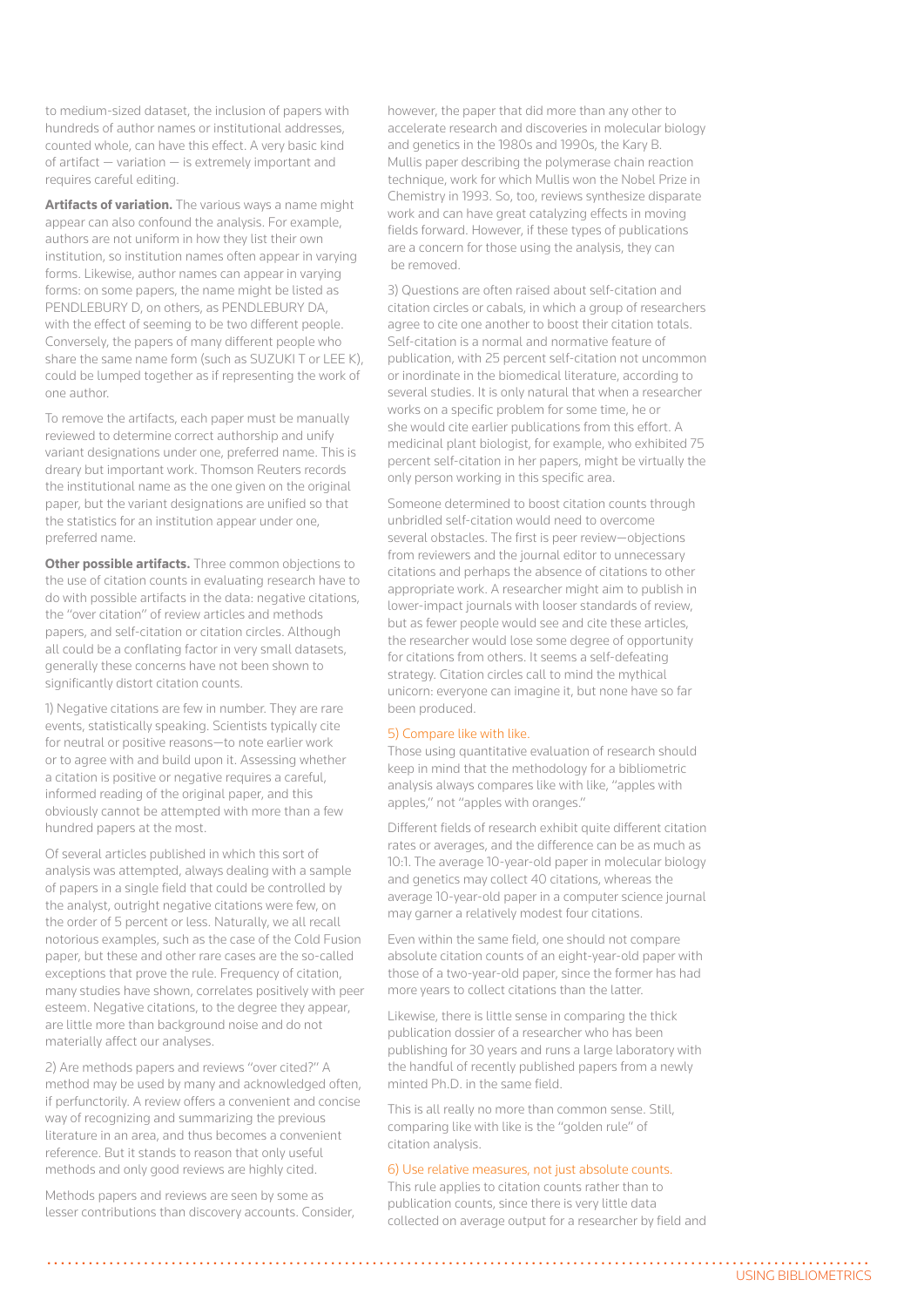over time. The problem is attributing papers to unique individuals in order to calculate typical output. Thomson Reuters carries no marker for unique individuals, only unique name forms.

Eugene Garfield has said that he thinks there is no better single indicator of status and peer regard in science than total citations. And his studies have demonstrated the frequent correlation between scientists with the most citations in their field and those who are chosen for the Nobel Prize. But this is a very select and statistically atypical group of researchers, with thousands or tens of thousands of citations. For these few, absolute citation counts are appropriate.

However, most scientists can claim hundreds—not thousands—of citations. As one deals with smaller numbers, it is important not to put too much weight on relatively minor differences in total citations. Again, it should be recognized that the citation totals of a researcher likely reflect the number of papers produced, the field of research, and how many years the papers have had to collect citations.

**Using relative measures**. To begin to make distinctions among individuals with a normal, or more typical, number of citations, obtain, among other measures the following:

Absolute counts:

- papers in Thomson Reuters-indexed journals
- papers per year on average
- papers in top journals (various definitions)
- number of total citations

Relative measures:

- • citations per paper compared with citations per paper in the field over the same period
- citations vs. expected (baseline) citations
- percent papers cited vs. uncited compared to field average
- rank within field or among peer group by papers, citations, or citations per paper

Field averages are usually generated using journal sets that serve to define the field. This is not always optimal, and everyone has a different idea about such journal-tofield schemes. Although imperfect, such field definitions offer the advantage of uniformity and of measuring all within the same arena, although it is an arena with fuzzy outlines.

Expected or baseline citations are geared to a specific journal, a specific year, and a specific article type (such as review, note, meeting abstract, or letter.) The expected citation score is an attempt to gauge relative impact as precisely as possible based on three combined factors:

- 1. The year the paper was published, since, as mentioned, older papers have had more time to collect citations than younger ones.
- 2. The journal in which the paper appeared, since different fields exhibit different average citation rates and, even in the same field, there are high- and lowimpact titles.
- 3. The type of article, since articles and reviews are typically cited more than meeting abstracts, corrections, and letters.

The goal in arriving at the expected citation score is to come as close as possible to the peers for the paper under review—so that like is compared to like.

This is an effective measure for assessing a paper, multiple papers by a researcher, those of a team, and even those of an entire institution.

To examine the publication record of an individual, sum all the actual citation counts to the papers and then sum all the expected citation scores for each paper. The next step is to make a ratio of the two to gauge better than average, average, or lower than average performance, and by how much.

In this methodology, it is as if an exact double (a "doppelganger") of the researcher under review is created. This double would be the ideal of the average researcher. Every time the real researcher published a paper, the double would publish one in the same journal, in the same year, and of the same article type. The papers of the double would always achieve the exact average in terms of citations for such papers. The real researcher would not, of course, but the comparison of the two is often enlightening.

A caution: there are instances where comparing actual to expected citations may mislead. Consider the case of a very prominent, well-regarded biomedical researcher in the United States, one of the elite group of Howard Hughes Medical Institute Investigators. When calculated, his actual-to-expected-citation ratio was a very modest +3 percent, or 3 percent more than average. However, he published almost exclusively in *Science, Nature,* and *Cell* — a very high bar to jump over at every attempt. Needless to say, his total citation score put things in truer perspective.

# 7) Obtain multiple measures.

The use of multiple measures is a kind of insurance policy against drawing false conclusions from one or two measures alone. The case of the Howard Hughes Investigator demonstrates how using single measures can be misleading. When a variety of different output and impact statistics are collected, whether the subject in question is individuals, groups, or institutions, the multiple measures form a kind of mosaic that describes the influence of the research.

#### 8) Recognize the skewed nature of citation data.

Whether one is reviewing the papers of an individual researcher, those of a research team, papers in a single journal or in group of journals, those of a specific field in a given year, or those of an entire university, lab, or industrial firm, the citation distribution of the dataset will be highly skewed. That is, a small number of papers in the population will be highly cited and the large majority will be cited little or not at all.

This is the nature of these data at every level of analysis. Even the papers of highly cited scientists and Nobel laureates exhibit this type of distribution. It is a rich area of study that has yet to be fully mined or explained, but such distributions—which are anything but so-called normal bell curve distributions—seem to be common to cases where human choice is at play.

A related phenomenon is the concept of criticality. At some critical point, a paper achieves enough citations that other citations to it seem to accelerate. Then

 **. . . . . . . . . . . . . . . . . . . . . . . . . . . . . . . . . . . . . . . . . . . . . . . . . . . . . . . . . . . . . . . . . . . . . . . . . . . . . . . . . . . . . . . . . . . . . . . . . . . . . . . . . . . . . . . . . . . . . . .**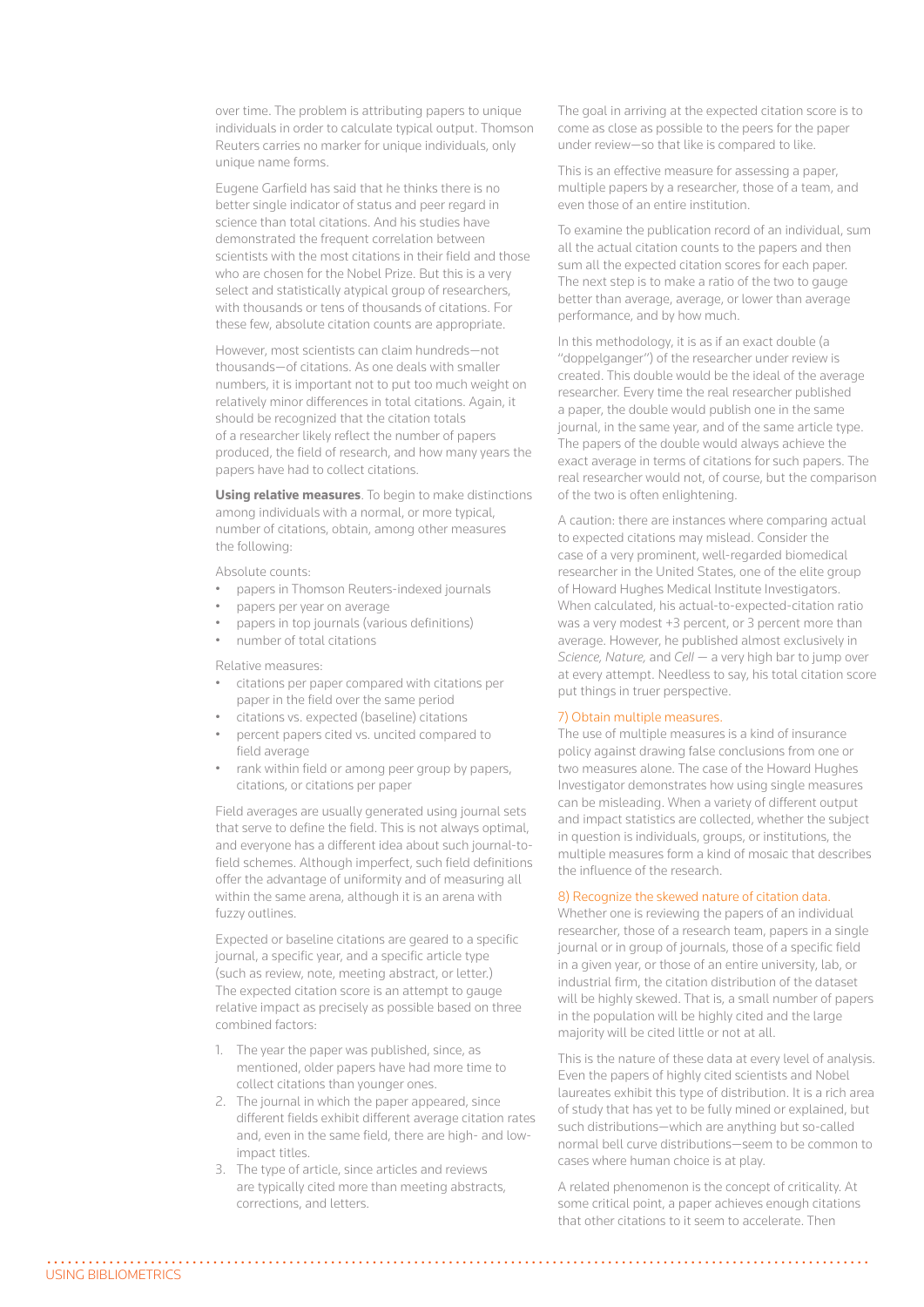the paper, in citation terms, takes off on a different and higher trajectory. (The challenge of determining this point, as yet to be defined mathematically with a single equation, has begun to attract the attention of theoretical physicists.)

9) Confirm that the data collected are relevant to the question.

#### 10) Ask whether the results are reasonable.

Bibliometricians and those who use these data for science policy and research funding decisions should do no less than follow scientific process for evaluating the data yielded.

Thus, these two rules, although they represent two different steps, are important to follow together. In doing so, the user will double-check the data collected and view it with the same scientific skepticism with which all data should be viewed: Are the data relevant to the question one originally set out to answer? Can the conclusions from the data be refuted? Are the conclusions beyond the limits of the data collected?

#### The Overarching Rule of Bibliometrics

It is, of course, the business of Thomson Reuters to advocate the use of quantitative analysis for research evaluation. But we speak out about naïve methodologies and the misleading uses to which Thomson Reuters and others' similar data are sometimes put. The consequences of such misuse can be profound—for individuals, research groups, institutions, journal publishers, and even nations and their national research programs.

The goal of bibliometrics is to discover something, to obtain a better, more complete understanding of what is actually taking place in research. This deeper understanding can better inform those charged with making difficult choices about allocating resources, generally in the context of peer review.

The overarching rule in using bibliometrics, then, is that the results should be presented openly and honestly, that the analysis should be straightforward in its methodology and simple to explain, so that others can understand and check it. Such transparency will help ensure its appropriate use.

 **. . . . . . . . . . . . . . . . . . . . . . . . . . . . . . . . . . . . . . . . . . . . . . . . . . . . . . . . . . . . . . . . . . . . . . . . . . . . . . . . . . . . . . . . . . . . . . . . . . . . . . . . . . . . . . . . . . . . . . .**

#### Ten Rules in Using Publication and Citation Analysis

- 1. Consider whether available data can address the question.
- 2. Choose publication types, field definitions, and years of data.
- 3. Decide on whole or fractional counting.
- 4. Judge whether data require editing to remove "artifacts".
- 5. Compare like with like.
- 6. Use relative measures, not just absolute counts.
- Obtain multiple measures.
- 8. Recognize the skewed nature of citation data.
- 9. Confirm that the data collected are relevant to the question.
- 10. Ask whether the results are reasonable.

*And, above all, present the results openly and honestly.*